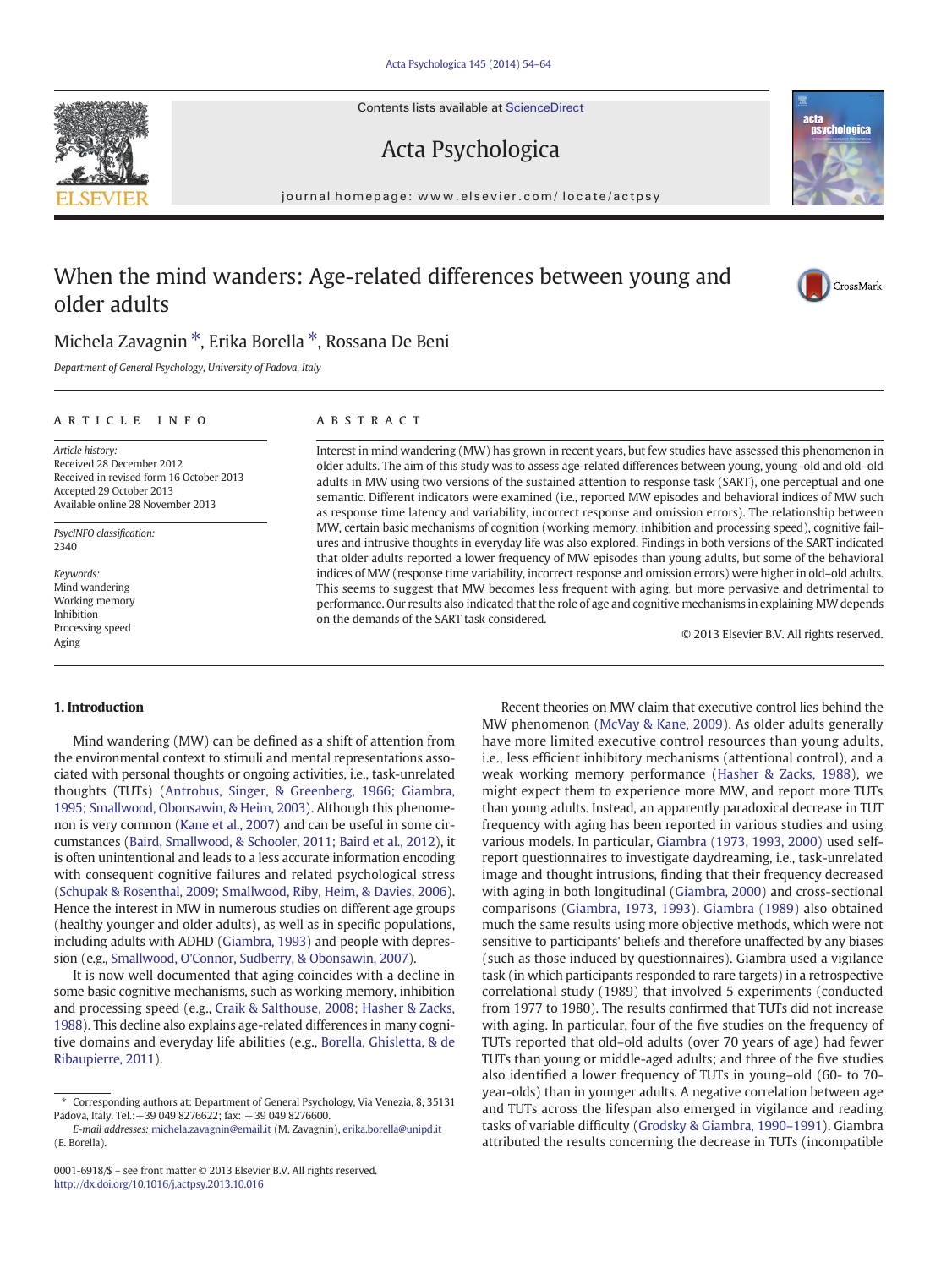with the inhibitory hypothesis [[Hasher & Zacks, 1988\]](#page--1-0)) to various factors, such as age-related memory decline, or an age-dependent reduction in nonconscious information processing due to older people having less "unfinished business", or fewer matters of concern, whereas young adults can devote their attention to MW as well because of their greater attentional capacity ([Giambra, 1989\)](#page--1-0).

Giambra's results [\(Giambra, 1989, 1993](#page--1-0)) might also be due, however, to the introspective procedure used – in some experiments participants were asked to report when their mind was wandering during a task (self-caught method) – without taking into account the agerelated differences in people's ability to monitor their internal states, and thus report on their TUTs [\(Einstein & McDaniel, 1997](#page--1-0)). To test this hypothesis, [Einstein and McDaniel \(1997\)](#page--1-0) used a more objective and reliable performance-based measure, assessing the frequency of MW on the basis of participants' performance when they were occasionally interrupted while recalling long lists of words: if a participant recalled significantly fewer words than the average, this was interpreted as being due to MW, which led to their failure to encode the stimuli. The results of this study showed that older adults did not differ significantly from young people in this performance-based measure, and the authors concluded that there was no evidence of age-related differences in MW. [Parks, Klinger, and Perlmutter \(1988](#page--1-0)–89) came to a similar conclusion when they used a thought sampling procedure during the performance of more or less difficult tasks. They found a higher frequency of evaluative thoughts focusing on steps towards a goal and of attention-control utterances in older than in younger adults, regardless of the task's difficulty. Finally, [Jackson and Balota \(2012\)](#page--1-0) recently investigated MW in younger and older adults using more recently developed experimental models. The authors presented different versions of the SART (a go/no-go task in which participants had to inhibit a habitual response), in which they also considered response latency as a possible performancebased indicator of MW, and a more demanding reading comprehension task. They expected to find the same level of MW in young and older adults in the more demanding test (the reading comprehension). Instead, they found that older adults reported less MW than their younger counterparts in both the SARTs and the reading comprehension task. The manipulation of the tasks' presentation had a different influence on the frequency of MW episodes reported by younger and older adults, however. In the first two experiments, the young adults reported four times as many MW episodes as the older adults; in the others, the young adults reported only twice as many MW episodes as the older adults (particularly in the more demanding tasks, i.e., the reading comprehension and a slower, longer version of the SART). Older adults also showed a disproportionate post-error slowing in their completion of the SARTs, probably because they found it more difficult to re-engage in the task (possibly due to a greater concern about their performance). The authors suggested that this pattern of results might reflect a greater engagement of older adults in the task (supported by personality measures indicating greater conscientiousness in this age group than in the young adults) that could lead to less MW and more self-evaluation thoughts after errors and that would explain the age-related differences in post-error latency.

Taken together, the above studies indicate either a similar frequency of MW being reported by young and older adults or (in the majority of the studies) a decreasing frequency of MW with aging; regardless of older adults' decline in inhibitory mechanisms (or more generally in executive control), the ability to maintain task goals or context over time could make it difficult to control intrusive thoughts (e.g., [Hasher &](#page--1-0) [Zacks, 1988; Balota, Black, & Cheney, 1992](#page--1-0)).

It is noteworthy that it seems difficult to predict findings concerning age-related differences in MW (between young and older adults) on the strength of the two main hypotheses proposed in the literature (based mainly on evidence of this phenomenon in younger adults), i.e., the "decoupling" hypothesis [\(Smallwood & Schooler, 2006\)](#page--1-0), and the "control failure  $\times$  current concerns" hypothesis ([McVay, Kane, & Kwapil,](#page--1-0) [2009\)](#page--1-0). The decoupling hypothesis considers MW as a spontaneous process involving a state in which attention becomes coupled to an internal process and decoupled from the external information (e.g., [Barron, Riby, Greer, & Smallwood, 2011; Smallwood, 2010\)](#page--1-0); accordingly, the frequency of MW would be modulated by the amount of resources required by the task and the amount of resources that the person possesses ([Smallwood & Schooler, 2006\)](#page--1-0). Thus, older adults' more limited cognitive resources [\(Craik & Salthouse, 2008](#page--1-0)) would result in less frequent MW. The results that this hypothesis would lead us to expect were not seen in all of the above-cited studies (i.e., two of the five studies conducted by [Einstein & McDaniel \(1997\),](#page--1-0) [Giambra](#page--1-0) [\(1989\)](#page--1-0) and [Parks et al. \(1988](#page--1-0)–89)). Nor are the findings reported by [Jackson and Balota \(2012\)](#page--1-0) consistent with a similar decrease in the frequency of MW episodes that younger and older adults reported with increasingly difficult tasks, as predicted by this decoupling hypothesis.

It seems also difficult to fully explain the above-mentioned results from the "control failure  $\times$  current concerns" perspective (e.g., [McVay](#page--1-0) [& Kane, 2010\)](#page--1-0), according to which TUTs are automatically generated in response to environmental cues, current concerns and personal goals. They enter the sphere of our awareness as a result of an attentional control failure, disrupting goal maintenance processes, so MW would presumably be more common in people with a poor working memory capacity ([McVay & Kane, 2009\)](#page--1-0), such as older adults, who may also have difficulty in modulating their MW in relation to the resources demanded by the task. But, according to these authors, it is also important to consider both the amount of thoughts automatically generated and the category of thoughts reportedly involved. In fact, older adults may have fewer current concerns and personal goals, and this would lead to less MW, as [Giambra \(1989\)](#page--1-0) suggested, but may report more thoughts about their performance, i.e., concern-related thoughts [\(McVay, Meier, Touron, & Kane, 2013\)](#page--1-0).

We could therefore conclude that it is still not clear how some of the cognitive mechanisms (i.e., working memory and inhibition) evoked by the two different hypotheses in the literature contribute to explaining MW in young and older adults. Likewise, it is therefore still hard to say how a task's complexity (in terms of the demands of the task) modulates MW. In fact, it has been well documented that the frequency of MW decreases for more complex tasks in younger adults (see [Smallwood & Schooler, 2006\)](#page--1-0), but this is not the case for older adults. [Jackson and Balota \(2012\)](#page--1-0) tried to shed light on this aspect, and their experiments showed the different influence of task manipulation on MW frequency as a function of age. But their findings cannot be used to draw any final conclusions because they used a between-groups design and several variables (not only the difficulty of the tasks) were manipulated across the experiments, including the type of task, the rate of presentation of the stimuli, and the duration of the task.

Finally, it is important to make the point that an aspect of the issue has been overlooked, i.e., that the different MW patterns described in the literature may also depend on the age range of the older adults considered, given the difference in the extent of cognitive decline between the young-old (65–74 year-olds) and the old-old (75–85 year-olds), which is more accentuated in the latter group (e.g., [Baltes, 1987;](#page--1-0) [Borella, Carretti, & De Beni, 2008\)](#page--1-0). The age brackets of older adults used in previous studies may have masked some of the differences in MW patterns with aging: Giambra divided his sample into two age groups (60–69, 70–89); [Einstein and McDaniel \(1997\)](#page--1-0) studied a sample of young–old adults (60–76,  $M = 65.6$ ), and [Jackson and Balota \(2012\)](#page--1-0) considered elderly adults as a homogeneous group across experiments (their mean age ranged between 75.8 and 77.3 years).

Aiming to shed further light on this complex phenomenon, the present study explored the age-related differences in MW, comparing young, young-old and old–old adults, by: i) manipulating the demands of the tasks, presenting different versions of a SART; and ii) directly assessing the relationship between MW and certain cognitive mechanisms (working memory, inhibition and processing speed) using different versions of the SART. A multivariate design was adopted in which all the tasks considered were administered to all the participants.